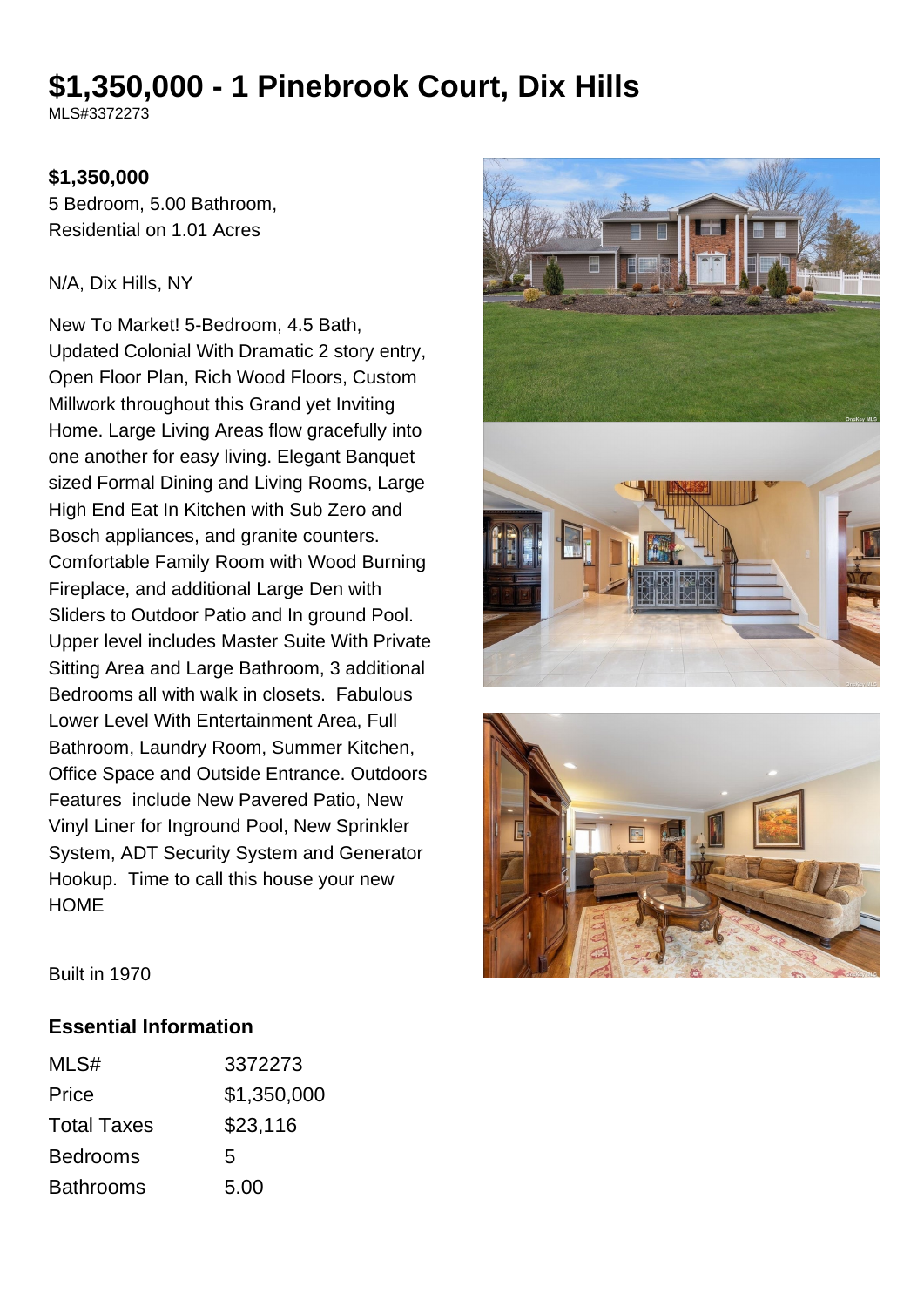| <b>Full Baths</b>         | 4                              |
|---------------------------|--------------------------------|
| <b>Half Baths</b>         | 1                              |
| Lot Square Footage 43,996 |                                |
| Acres                     | 1.01                           |
| <b>Year Built</b>         | 1970                           |
| <b>Type</b>               | Residential                    |
| Sub-Type                  | <b>Single Family Residence</b> |
| <b>Style</b>              | Colonial                       |
| <b>Status</b>             | Pending                        |
|                           |                                |

## **Community Information**

| Address      | 1 Pinebrook Court |
|--------------|-------------------|
| Subdivision  | N/A               |
| City         | Dix Hills         |
| County       | Suffolk           |
| <b>State</b> | NΥ                |
| Zip Code     | 11746             |

### **Amenities**

| <b>Features</b> | Corner Lot, Cul-De-Sec                      |
|-----------------|---------------------------------------------|
| Parking         | Private, Attached, 2 Car Attached, Driveway |
| # of Garages    | 2                                           |
| Garages         | Private, Attached, 2 Car Attached, Driveway |
| Has Pool        | Yes                                         |
| Pool            | Inground Pool                               |

# **Interior**

| Interior                 | Hardwood                                                                                                                                                                                                                                                |
|--------------------------|---------------------------------------------------------------------------------------------------------------------------------------------------------------------------------------------------------------------------------------------------------|
| <b>Interior Features</b> | 1st Floor Bedrm, Cathedral Ceiling(s), Den/Family Room, Eat-in Kitchen,<br>Formal Dining Room, Entrance Foyer, Granite Counters, Guest<br>Quarters, Marble Bath, Master Bath, Powder Room, Storage, Walk-In<br>Closet(s)                                |
| Appliances               | Cooktop, Dishwasher, Dryer, Microwave, Refrigerator, Washer,<br><b>ENERGY STAR Qualified Dishwasher, ENERGY STAR Qualified Dryer,</b><br><b>ENERGY STAR Qualified Refrigerator, ENERGY STAR Qualified Stove,</b><br><b>ENERGY STAR Qualified Washer</b> |
| Heating                  | Natural Gas, Baseboard, ENERGY STAR Qualified Equipment, Hot<br>Water                                                                                                                                                                                   |
| Cooling                  | <b>Central Air</b>                                                                                                                                                                                                                                      |
| Fireplace                | Yes                                                                                                                                                                                                                                                     |